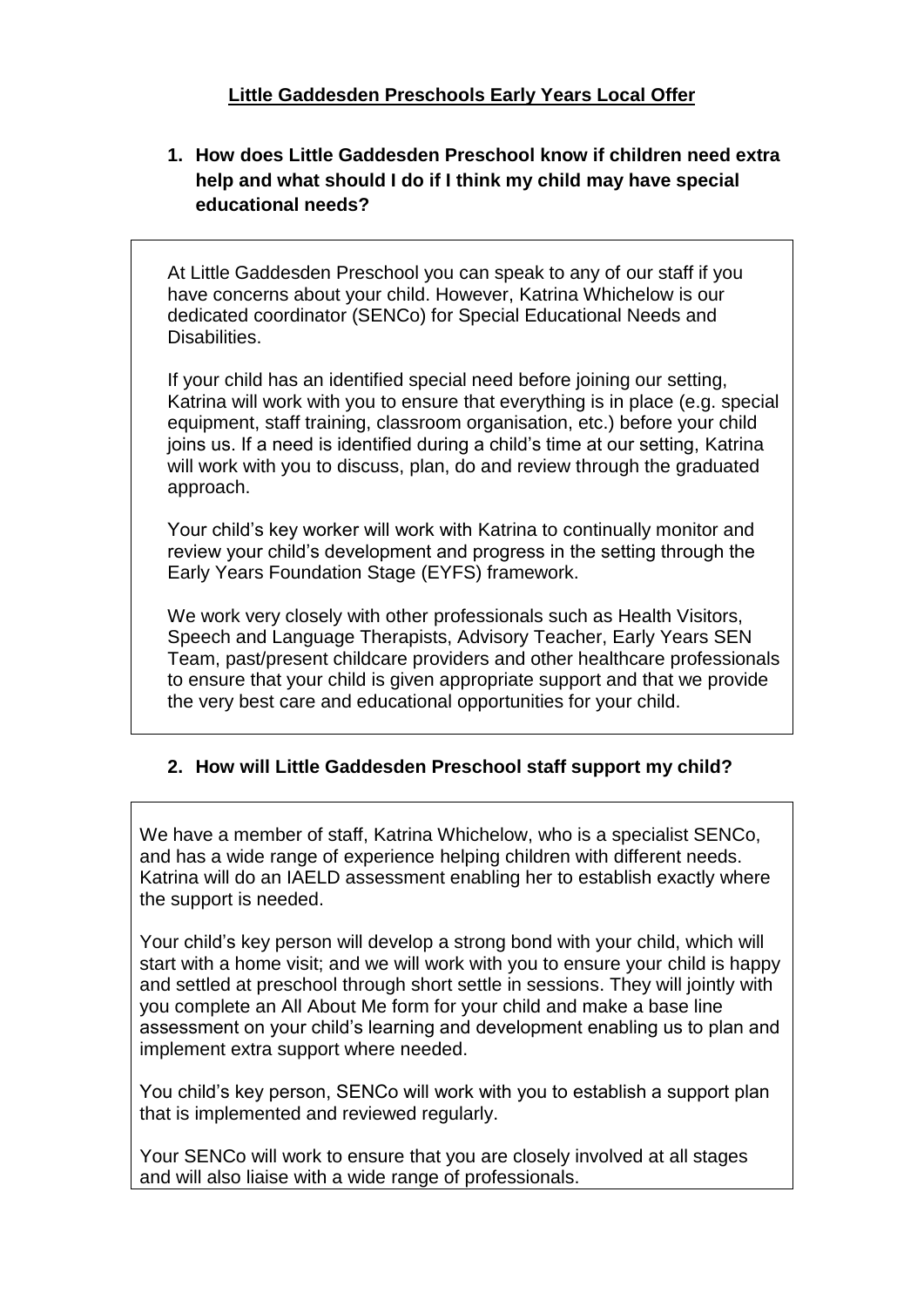## **3. How will I know how my child is doing?**

You will be given feedback on your child's progress daily via your child's keyworker at the beginning at end of the session. You are always welcome to discuss your child's progress informally at the setting or by telephone or email. We will also review progress with you via their learning journals which are available for you to see at any time. Parents evening, 2 year checks and termly summaries of your child's progress are other opportunities for us to review progress.

The regularity of formal meetings between staff and parents will depend on your child's level of need.

There are many formal ways of communicating about your child's progress but nothing is better than an informal chat at the end of a session, so please always speak to us about any concerns.

## **4. How will the learning and development provision be matched to my child's needs?**

Through the EYFS we will observe and assess your child and then plan their learning and development provision around our observations. This is done on a weekly basis as we are aware that needs can change and targets will be achieved, so new ones can be put in place through the SEN support plan.

Katrina Whichelow (SENCo) will liaise with other professionals to gain a broader knowledge of support strategies that can be implemented into the continuous provision.

We will follow advice from other professionals on how to support your child's particular needs and the SENCo will ensure that training is accessed for staff, where possible, to support your child's learning.

## **5. What support will there be for my child's overall wellbeing?**

We will involve other professionals (e.g. health visitors) to ensure that we support your child in all areas of their development. We will support you and your child at any age with toilet training, and any issues regarding eating, sleeping, etc. The preschool is fully equipped with changing mats/potties etc.

There is a strong emphasis on providing a caring environment, and this is supported through various strategies such as organising children into mixed family groups with older children helping some of our younger children.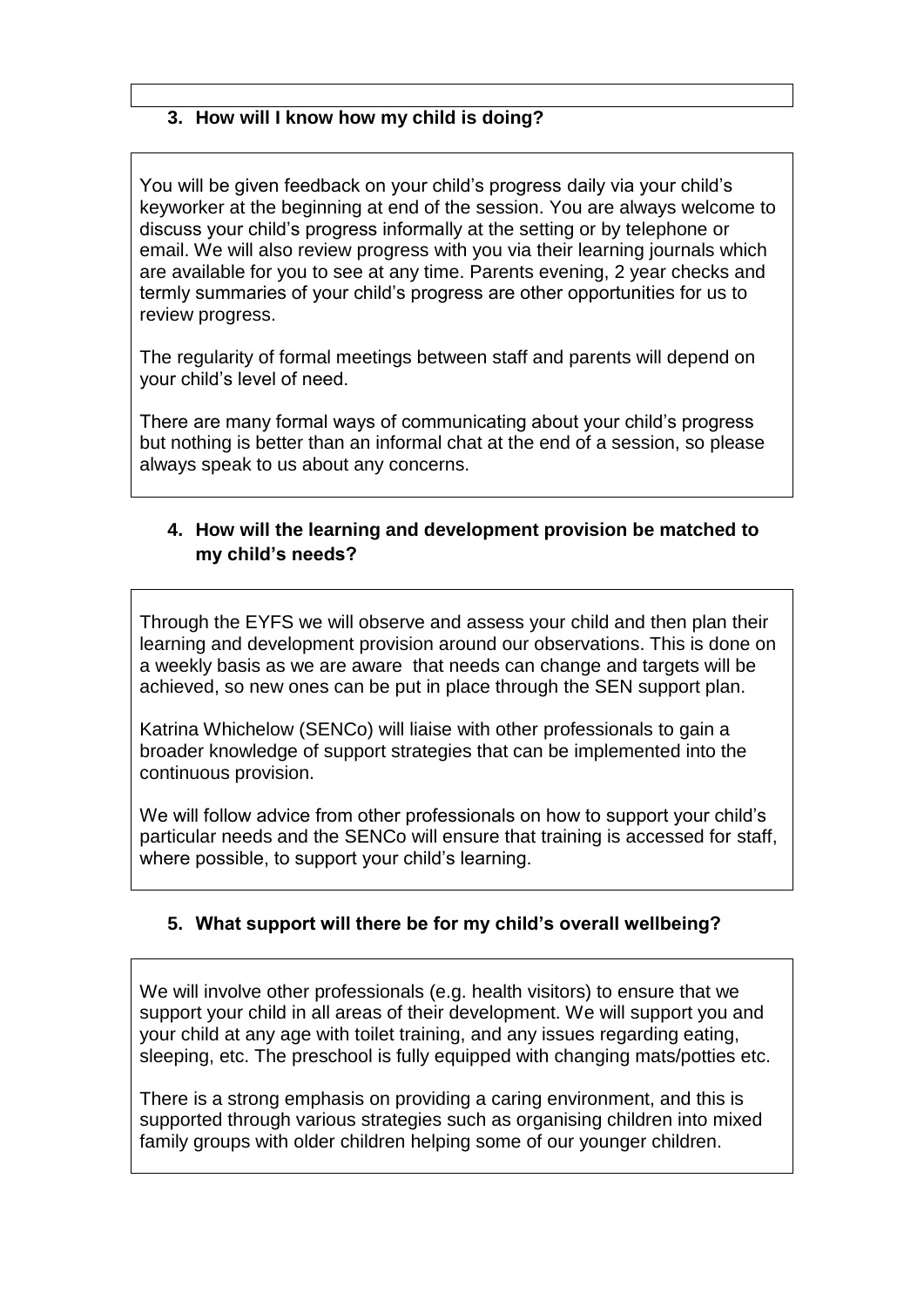All Staff cover epi pen training in their Paediatric First Aid course. If your child has any specific medical needs our staff will undergo any training – e.g. epi pen training, replacing breathing tubes etc – and we will administer any medication prescribed by a hospital paediatrician or GP.

We have an Achieving Positive Behaviour policy which outlines the procedures used at the preschool, however, if specialist help is required to manage behaviour we can request the support of the inclusion development officer employed by the local authority. All staff are aware of the Achieving Positive Behaviour policy and use the strategies when needed.

All staff have a positive approach to all children's individual learning and development and are sensitive to their needs. Unwanted behaviour and the testing of boundaries is often part of growing up, and we will work closely with you to put strategies in place to support and enhance your child's positive behaviour.

#### **6. What specialist services and expertise are available at or accessed by Little Gaddesden Preschool?**

Katrina Whichelow has several years experience working with children with a wide range of needs. She regularly attends SENCo cluster meetings where she can gain specific advice and broaden her knowledge of different needs. She has completed SENCo training.

We have very good links with our local children's centre and we work with a wide range of agencies such as advisory teachers and speech and language therapists. Katrina has a very good relationship with the Inclusion Development Officer (IDO) for Hertfordshire County Council.

We also have a good relationship with all the local feeder schools, and this will make the process of moving to a new setting much easier for your child.

## **7. What training and/or experience do the staff, supporting children with SEND, have?**

All staff have a lot of knowledge and experience with working with children with special needs.

Our SENCo has several years experience supporting children with a wide range of needs and disabilities.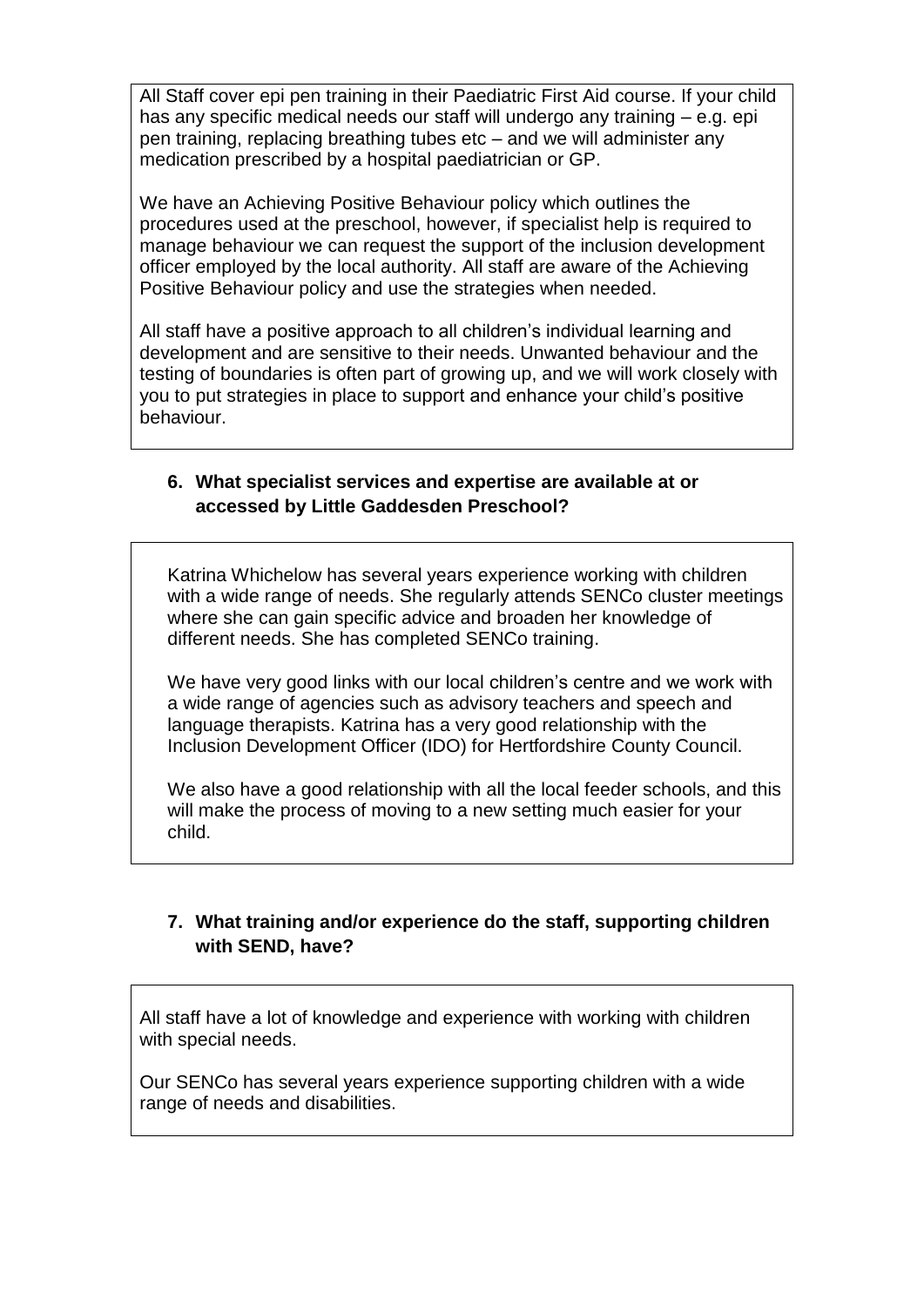## **8. How will my child be included in activities outside the setting?**

Your child will benefit from all activities outside the setting and full risk assessments will be carried out.

We will discuss your child's needs with you to ensure they can be included. You will not be required to accompany children on any outside activities. However, if you are unhappy about your child joining in a trip, visit or event without your presence you would be welcome to act as a parent helper on the outing.

## **9. How will I be involved in discussions about and planning for my child's learning and development?**

Your child's keyworker will be available to discuss your child's needs however it may be necessary to arrange a mutually convenient time for a meeting. Team Around the Family meetings are carried out regularly.

If outside professionals come in to see your child we try to organise a meeting at the end of that visit for a brief discussion. If this is not possible any reports are always copied and given to you.

Parental consent is always obtained before we refer to any outside agencies.

## **10. How accessible is the building/environment?**

The preschool environment is very accessible and meets the current disability regulations. There is a disabled toilet accessible.

There are no stairs in our building and we have ramp access at the entrance to the building and into the garden.

We have purpose built toys and equipment at your child's level.

Our garden is all on one level and we have grassed and patio areas.